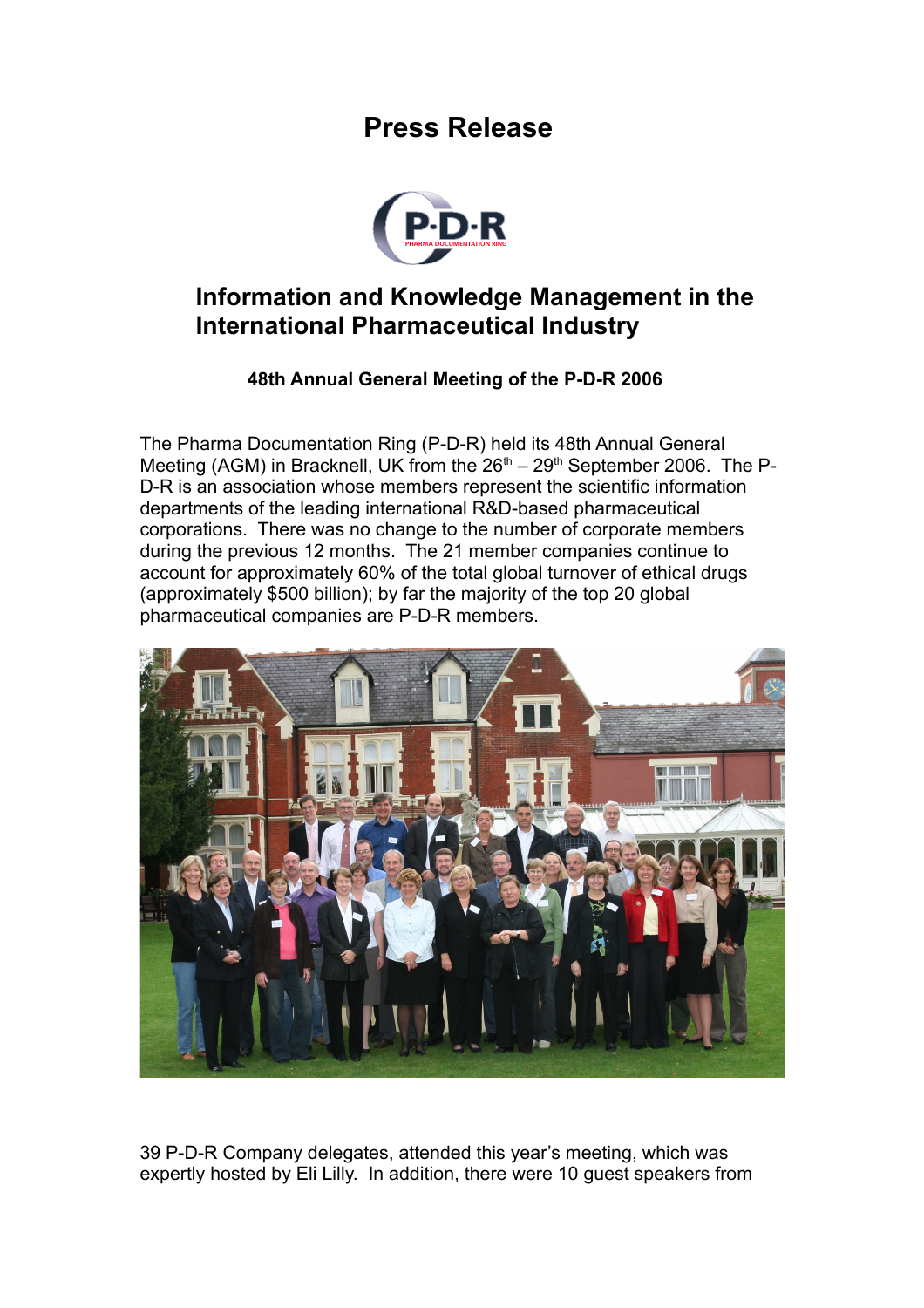Bristol-Myers-Squibb, CAS, Elsevier, Glaxo SmithKline, Outsell Inc., Sanofi-Aventis, Stuttgart University and Thomson Scientific. Elsevier hosted an informal reception for delegates, prior to the official opening of the meeting.

In his opening address, Henning Nielsen (Novo Nordisk), President of the P-D-R, commented on the continuing consolidation within the information industry, with primary as well as secondary publishers involved in mergers, acquisitions and integration. He added that this consolidation had been accompanied by the development of some proprietary platforms and new business models that prevented information users fully exploiting the knowledge embedded in the collective sum of information in the industry.

He stated that the P-D-R will have an increasingly important role to play as a forum for dialogue with the information providers.

Henning reported that copyright and licensing had been important areas for the P-D-R during the year. A special meeting of the P-D-R on copyright was held in Berlin in the spring of 2006 and this was followed by a joint meeting with the Society for Scholarly Publishers in Baltimore in June. The global nature of Pharmaceutical Companies and the availability of advanced technologies for analysing and sharing information presented P-D-R members with significant challenges in ensuring copyright and licence compliance.

As in previous years, two of the principal highlights of the meeting were the discussions on the two strategic topics that had been identified prior to this meeting. The two selected topics for 2006 were

- Text Mining the Published Literature
- Information Group Organisation & Reporting

In the 'Text Mining the Published Literature' strategic topic session, Dr Jasmin Saric of EML Research and Stuttgart University gave an introductory talk on the approaches that had been used for the retrieval of information in the Life Sciences. He provided practical examples of information retrieval, entity recognition, natural language processing, semantic search, and text mining.

Jabe Wilson of Elsevier described the collaboration projects that Elsevier had entered into with a number of semantic technology vendors. A number of prototype systems had been developed to evaluate the different technologies available. Elsevier, in addition to offering tools for text mining, is also investigating the opportunities for licensing Elsevier content for text mining.

Two P-D-R representatives from Roche and Bayer then described the approaches being explored within their respective companies. In these presentations the use of the text mining and visualisation tools Biovista, Insuma, Aureka and Temis was discussed. A P-D-R representative also described the Open Text Mining Initiative (OTMI) from the Nature Publishing Group that proposed a standard for e-journal content. A survey of P-D-R members confirmed that text mining was still in an exploratory phase with demonstrable benefits still to be realised.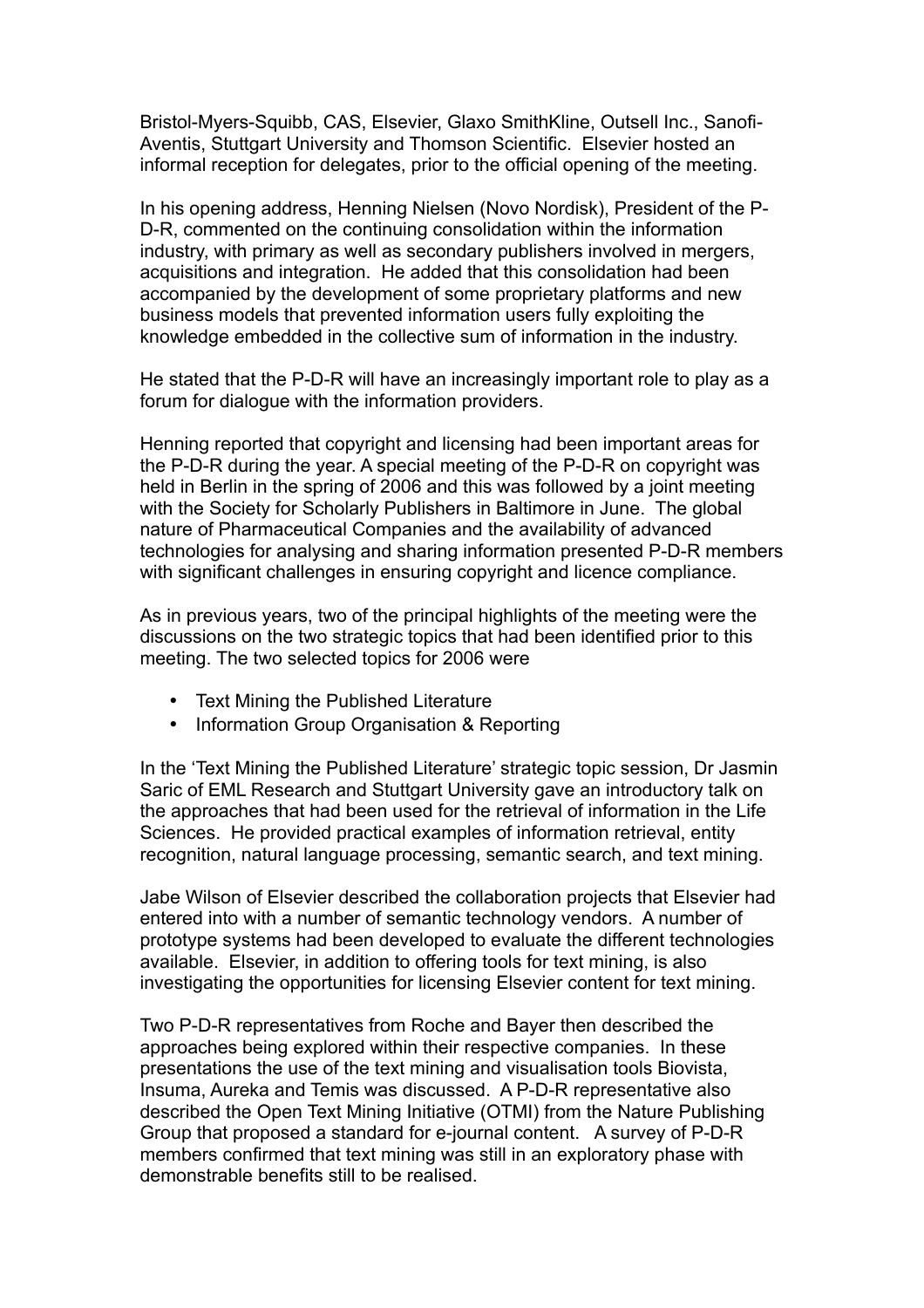In the second strategic topic on Information Group Organisation & Reporting, Joanne Lustig, Vice President of Outsell gave a keynote address on 'Organisational Reporting in Pharmaceutical Information Management'. Her presentation was based on analytics from Outsell surveys completed by Pharmaceutical client companies. These showed that there had been a considerable move towards global reporting within the Information Management function and that most Information Management functions report into either R&D or IT. Independent P-D-R data confirmed this finding but also indicated that the number reporting into R&D was falling. Joanne then discussed the factors that were driving organisational change. She also presented data that indicated that the internet was becoming the principal source of information for all categories of user, with the relatively newer approaches for delivering and sharing information, including blogs, videocasts, podcasts and RSS feeds, enjoying high levels of support. Failure rates for finding information by end users was still high at about 35%.

Representatives of Bristol Myers-Squibb and AstraZeneca then described the organisational design of their respective Information Groups together with the underlying rationale for the design chosen.

In the other sessions, speakers from GlaxoSmithKline and Bristol-Myers Squibb discussed the need to ensure global consistency and accuracy in the provision of medical information to health personnel and the approaches their respective companies had taken to deliver it.

A representative of BASF described their experiences with the federated search software Interence. This successfully lowered the barrier for end users to search across multiple databases, since they only had to learn one search language, but a disadvantage of the approach was the lack of a deduplication capability.

Two independent analyses of the different pipeline databases by P-D-R representatives confirmed that no single pipeline database provides comprehensive coverage, though Prous Integrity was emerging as a key information source with particularly strong coverage of pre-clinical development compounds.

Cindy Poulos (Thomson Scientific) provided an update on recent developments with the Patentweb, Delphion, Thomson Patent Store and Aureka products and then discussed Thomson Scientific's plans and strategy for replacing these overlapping legacy products with a more powerful and integrated solution in 2007.

A representative of Sanofi Aventis described the work the Biotechnology Working Group of the Patent Documentation Group had been doing in comparing the content of different gene sequence databases with respect to sequences occurring in patent applications. It was found that none of the sources evaluated provided comprehensive coverage, with all databases